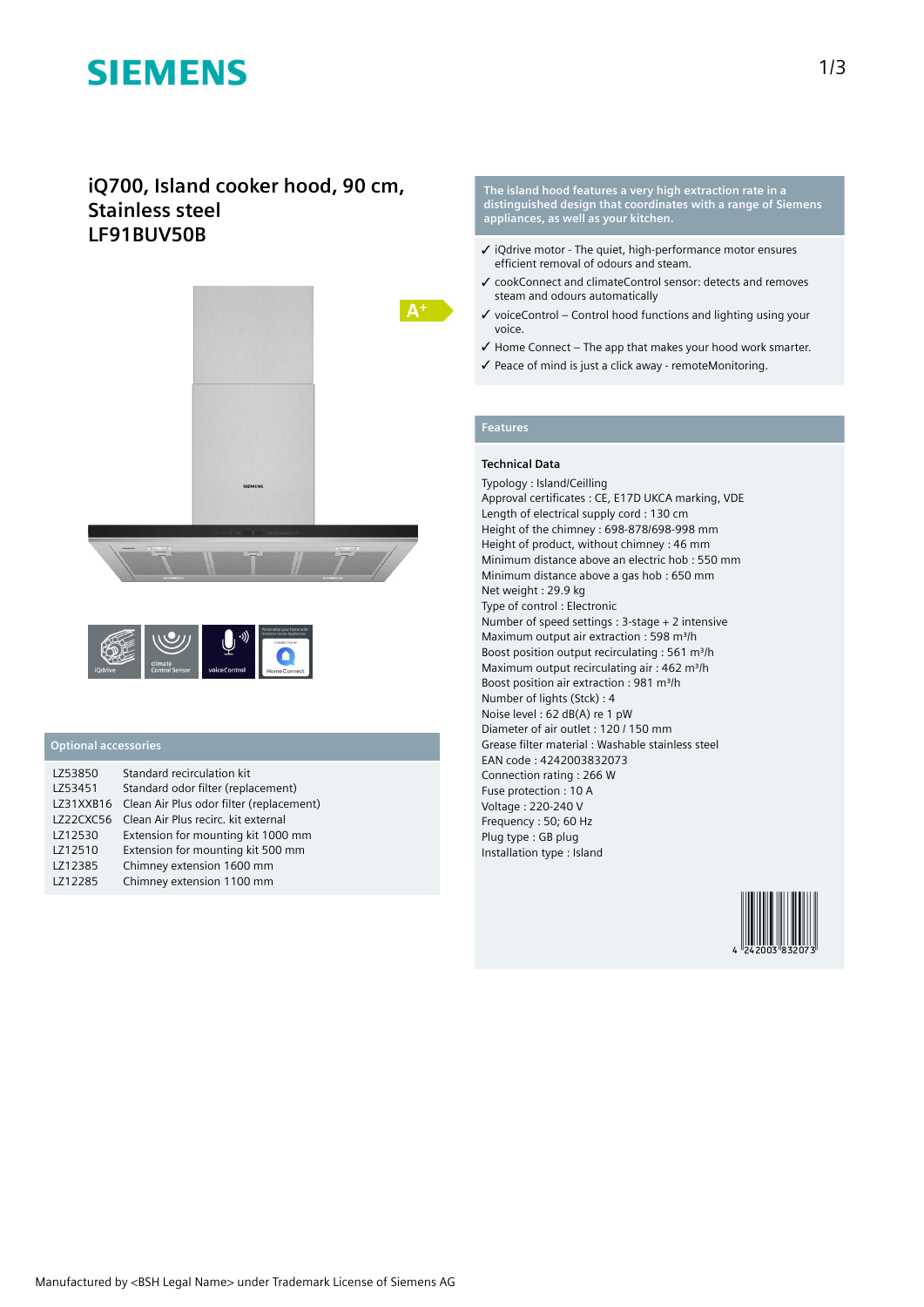# **SIEMENS**

# **iQ700, Island cooker hood, 90 cm, Stainless steel LF91BUV50B**

### **Features**

#### **Key performance features:**

- Energy Efficiency Class: A+ (at a range of energy efficiency classes from  $A_{+++}$  to D)
- Extraction rate according to EN 61591 ø 15 cm:
- max. Normal use598m³/h
- Intensive981 m³/h
- Noise max. Normal Level: Noise, max. speed in normal us: 62 dB dB\*

#### **Home Connect: Remote Monitoring and Control**

- Home Connect: Remote Monitoring and Control for connected home appliances and operation via smartphone or tablet (only in countries where Home Connect service is available)
- The Home Connect functionality can be extended by integrating numerous applications from external cooperation partners (partnerships)
- Voice Control enabled via popular voice assistants (only in countries where this service is available)
- Interval function: available via Home Connect
- Silence function: available via Home Connect

#### **Features**

- touchControl with 7-segment display
- 3 power levels and 2 intensive settings
- Automatic intensive revert (6mins)
- cookConnect hob based hood control
- climateControl sensor
- Fully automatic hood
- softLight with dimmer function
- $\bullet$  4 x 1.5W LED
- Additional noise reduction insulation
- Efficient BLDC motor
- Twin channel high performance fan motor
- Automatic after running (Automatic after running (10 minutes))
- Grease and charcoal filter saturation indicators
- 3 x metal grease filter cassettes dishwasher safe
- Steel filter cover

#### **Design**

- Stainless Steel
- Installation: Ceiling
- Electronic control

### **Performance/technical information**

- Suitable for ducted and re-circulating operation
- For recirculated extraction a recirculating kit or a CleanAir recurculation kit (accessory) is needed
- Max. extraction rate: 981 m3/h
- Noise level according to EN 60704-3 and EN 60704-2-13 exhaust air:
- Max. normal use:62dB(A) re 1 pW
- Intensive:73 dB(A) re 1 pW
- With the Clean Air Plus recirculation kit (available as optional accessory) your appliances reaches:
- Extraction rate in recirculation mode: Max. normal use:462m<sup>3</sup>/h • Intensive: 561 m<sup>3</sup>/h
- 
- Noise level in recirculation mode: Max. normal use:68dB(A) re 1 pW ● Intensive:72 dB(A) re 1 pW
- 
- Power rating: 266 W ● Light Intensity: 411 lux
	- Colour Temperature: 3500 K
	- Electrical cable length 1.3 m
	- Diameter pipe Ø 150 mm (Ø 120 mm enclosed)
	- Dimensions exhaust air (HxWxD): 744-924 x 898 x 600 mm
	- Dimensions recirculating, chimney (HxWxD): 744-1044 x 898 x 600mm

2/3

#### ●

- Blower Efficiency Class: A\*
- Lighting Efficiency Class: A\*
- Grease Filtering Efficiency Class: B\*
- Average Energy Consumption: 37.5 kWh/year\*

#### **Optional accessories**

- Recirculating kit LZ53451
- *\* In accordance with the EU-Regulation No 65/2014*